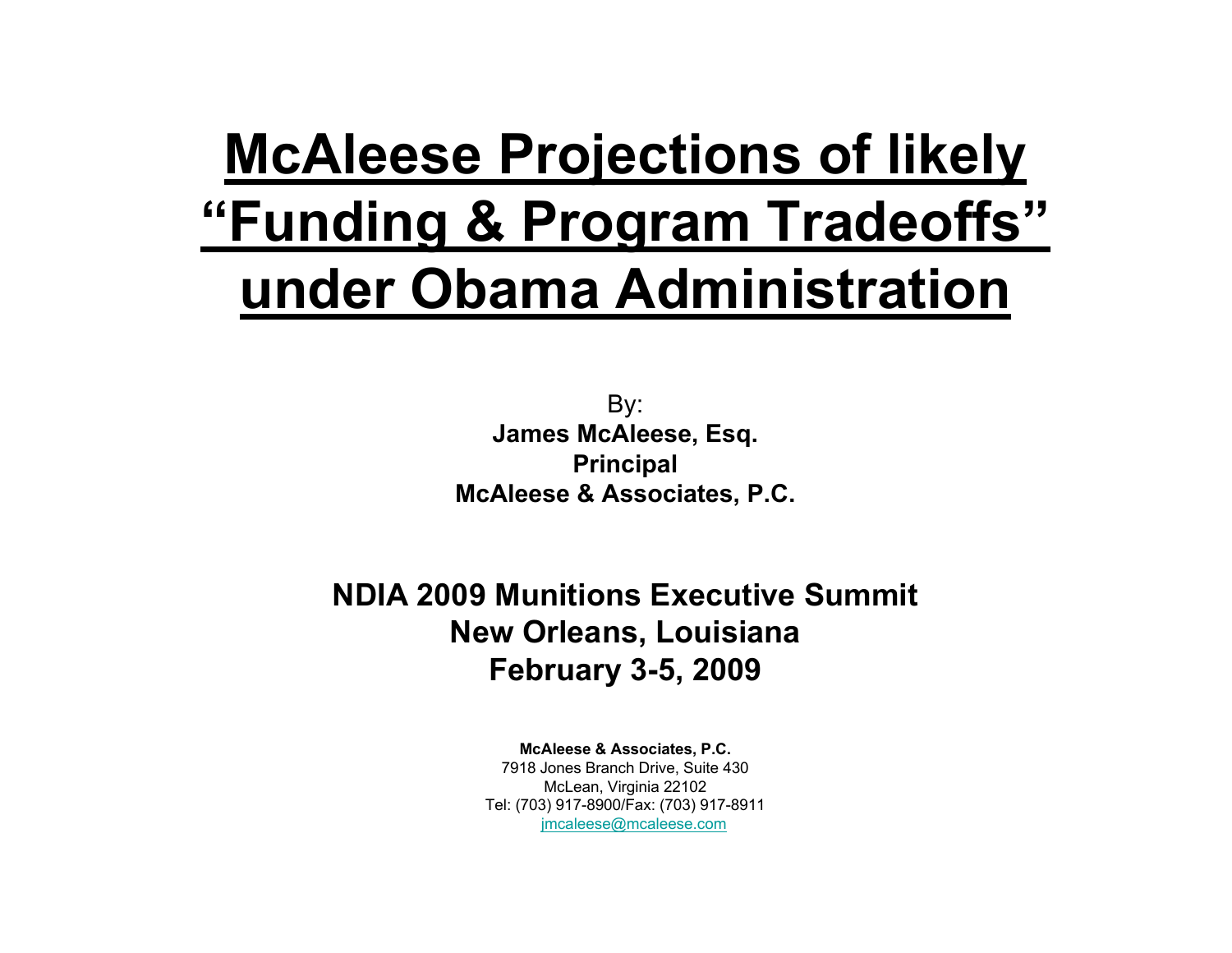# **I. Immediate expected impact of Secretary Gates:**

(Excerpts from Secretary Gates' speech at National Defense University on September 29, 2008. Later published in Foreign Affairs Journal, and recently-reaffirmed during Congressional Hearings on January 27, 2009).

- • *"In Iraq, the number of U.S. combat units there will decline over time -- as it was going to do no matter who was elected president in November. Still, there will continue to be some kind of U.S. advisory and counterterrorism effort in Iraq for years to come."*
- • *"In Afghanistan…U.S. troop levels are rising, with the likelihood of more increases in the year ahead. Given its terrain, poverty, neighborhood, and tragic history, Afghanistan in many ways poses an even more complex and difficult long-term challenge than Iraq -- one that…will require a significant U.S. military and economic commitment for some time."*
- • *"Support for conventional modernization programs is deeply embedded in the Defense Department's budget, in its bureaucracy, in the defense industry, and in Congress. My fundamental concern is that there is not commensurate institutional support -- including in the Pentagon -- for the capabilities needed to win today's wars and some of their likely successors."*
- • *"All told, the '2008 National Defense Strategy' concludes that although U.S. predominance in conventional warfare is not unchallenged, it is sustainable for the medium term…U.S. air and sea forces have ample untapped striking power should the need arise to deter or punish aggression -- whether on the Korean Peninsula, in the Persian Gulf, or across the Taiwan Strait."*
- • *"In the case of China, Beijing's investments in cyberwarfare, antisatellite warfare, antiaircraft and antiship weaponry, submarines, and ballistic missiles could threaten the United States' primary means to project its power and help its allies in the Pacific…This will put a premium on the United States' ability to strike from over the horizon and employ missile defenses and will require shifts from short-range to longer-range systems, such as the next-generation bomber."*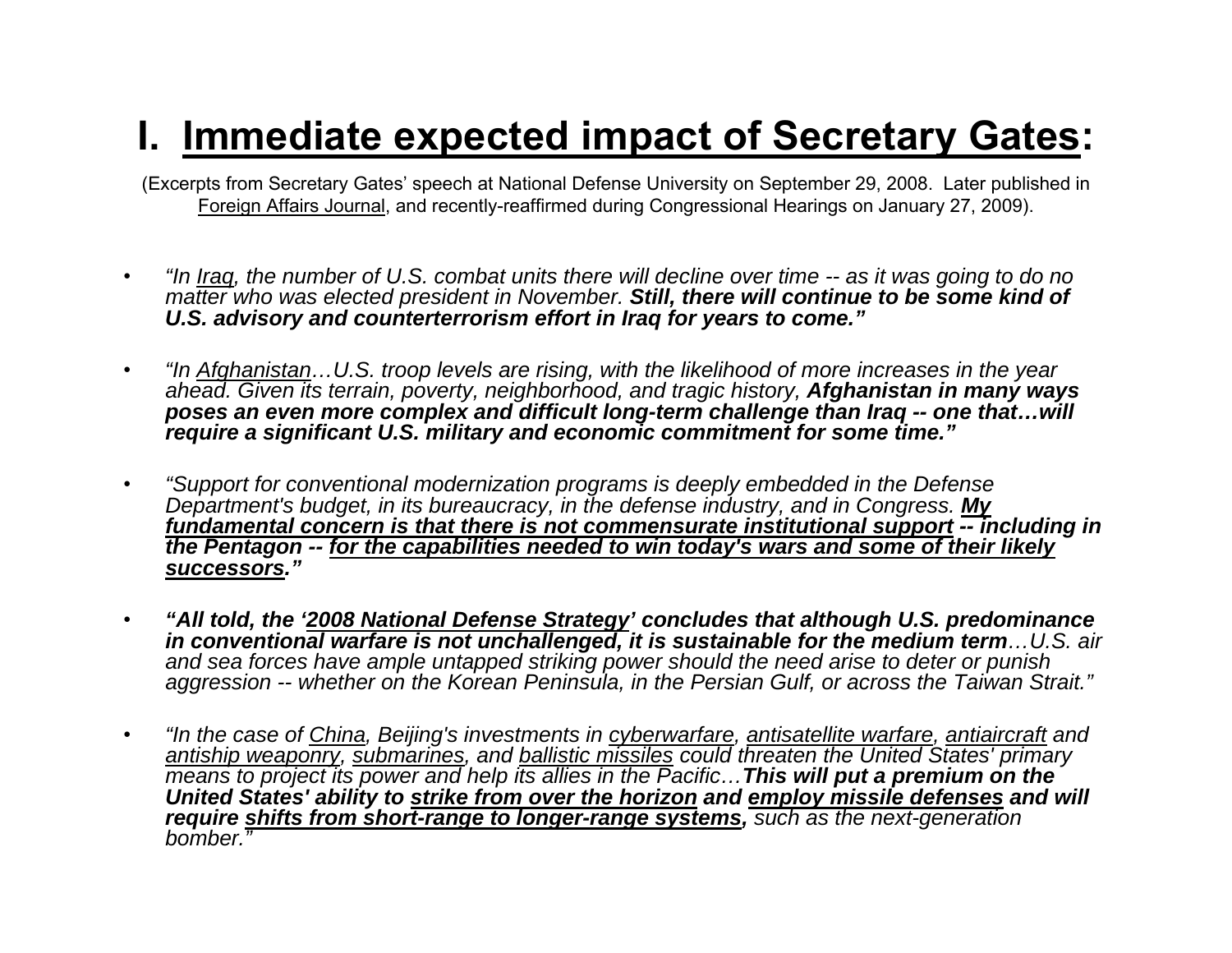- • *"…it is common to divide the 'high end' from the 'low end,' the conventional from the irregular, armored divisions on one side, guerrillas toting AK-47s on the other. In reality,…the categories of warfare are blurring and no longer fit into neat, tidy boxes. One can expect to see more tools and tactics of destruction -- from the sophisticated to the simple -- being employed simultaneously in hybrid and more complex forms of warfare."*
- • *"When it comes to procurement, for the better part of five decades, the trend has gone toward lower numbers as technology gains have made each system more capable. In recent years, these platforms have grown ever more baroque, have become ever more costly, are taking longer to build, and are being fielded in everdwindling quantities.*
- • *Given that resources are not unlimited, the dynamic of exchanging numbers for capability is perhaps reaching a point of diminishing returns. A given ship or aircraft, no matter how capable or well equipped, can be in only one place at one time."*
- • *"War is inevitably tragic, inefficient, and uncertain,…We should look askance at idealistic, triumphalist, or ethnocentric notions of future conflict that aspire to transcend the immutable principles and ugly realities of war, that imagine it is possible to cow, shock, or awe an enemy into submission, instead of tracking enemies down hilltop by hilltop, house by house, block by bloody block."*

(Emphasis supplied). DoD Transcript of Secretary Gates' Speech from September 29, 2008 is available at: <http://www.defenselink.mil/speeches/speech.aspx?speechid=1279>. Republished in Foreign Affairs Journal, "*A Balanced Strategy Reprogramming the Pentagon for a New Age*", by Robert M. Gates, January/February 2009. Restatement by Secretary Gates during January 27<sup>th</sup>, 2009 SASC & HASC Hearings is available at: [http://armed-services.senate.gov/hearings.cfm?h\\_month=1#month](http://armed-services.senate.gov/hearings.cfm?h_month=1#month) and [http://armedservices.house.gov/hearing\\_information.shtml](http://armedservices.house.gov/hearing_information.shtml)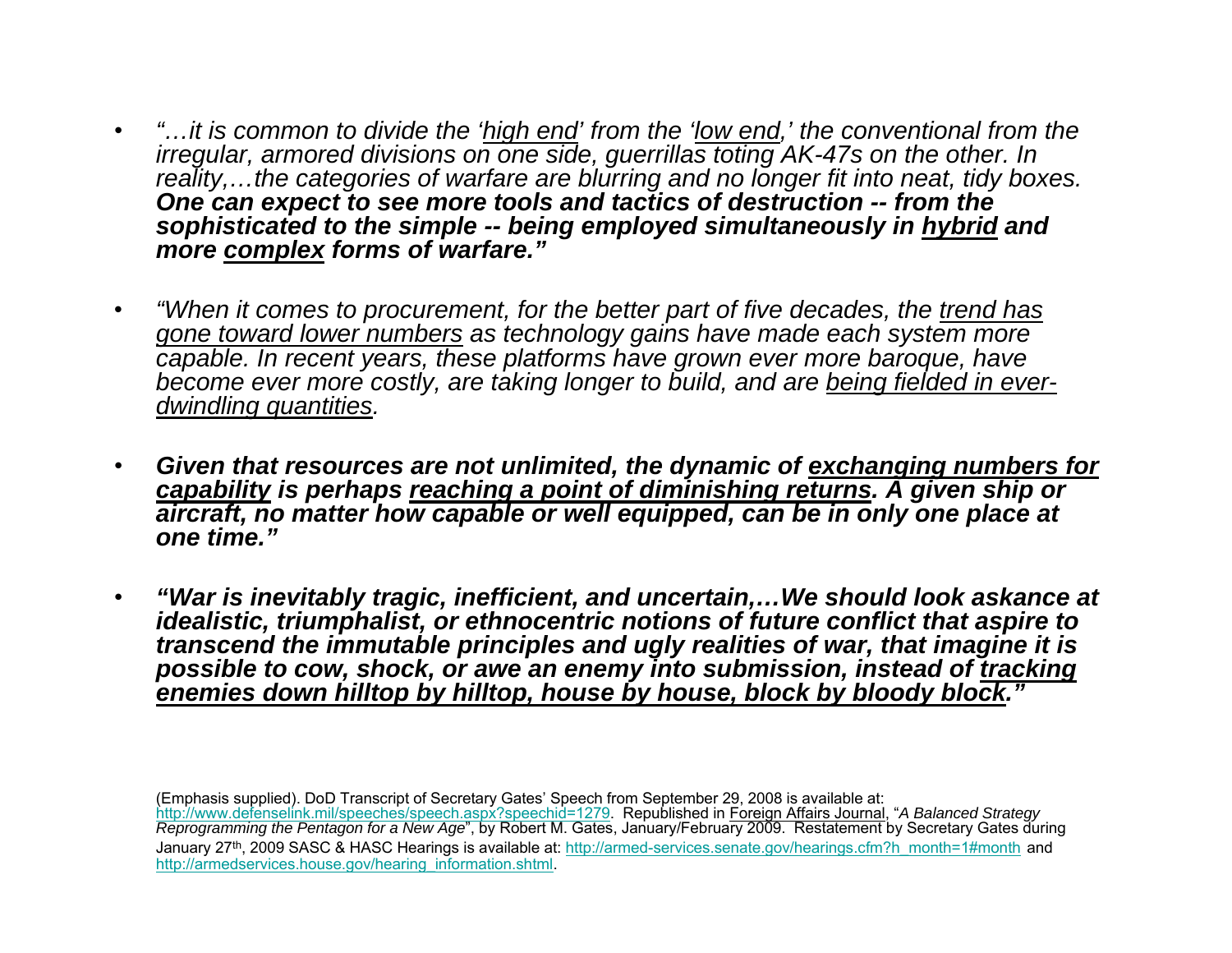## **II. Themes emerging from incoming Obama Administration:**

(From public comments & articles of DoD Transition Team; surviving Do D Leadership; and Confirmation Hearings).

- • DoD recognizes that Supplemental funding must fall significantly by 2010. **Expect DoD Leadership to commit to much-smaller 2010 GWOT Request, in exchange for final year of significant growth in DoD's 2010 base budget.**
- •• Rumored maximum \$57B in additional 2010 DoD base funding, would result in ≈\$581B 2010 DoD request, comprised of: (<u>subject to final decision by new Administration</u>)
	- <sup>≈</sup>\$17B to Army;
	- <sup>≈</sup>\$14B to Navy/USMC;
	- <sup>≈</sup>\$10B to USAF; and
	- planned \$524B in 2010 from previous Administration; up slightly from current \$515B 2009 base funding).
- • **There is high-probability that incoming Administration will ultimately approve <sup>a</sup> significant increase in 2010 DoD budget, to fund "recurring-cost-of-wars", Operations & Support for "expanded Army & USMC", "Wounded Warrior " Initiatives, etc.** Potential increase of 50%-75% of that \$57B proposed growth ( <sup>≈</sup>6%-8% minimum likely), would result in 2010 DoD base budget of at least <sup>≈</sup>\$544B-\$558B.
- • **While Supplementals will decrease sharply by 2010, there remains significant potential that immediate 2009 Supplemental costs could actually increase**, because of returning <u>Iraq/OIF Combat Brigades; plus</u> deployment & "build-up" for ≈20K-30K additional U.S. Troops to Afghanistan/OEF, (e.g., large-scale infrastructure; Wheeled Tactical Vehicles; Aviation assets; ISR assets; etc.).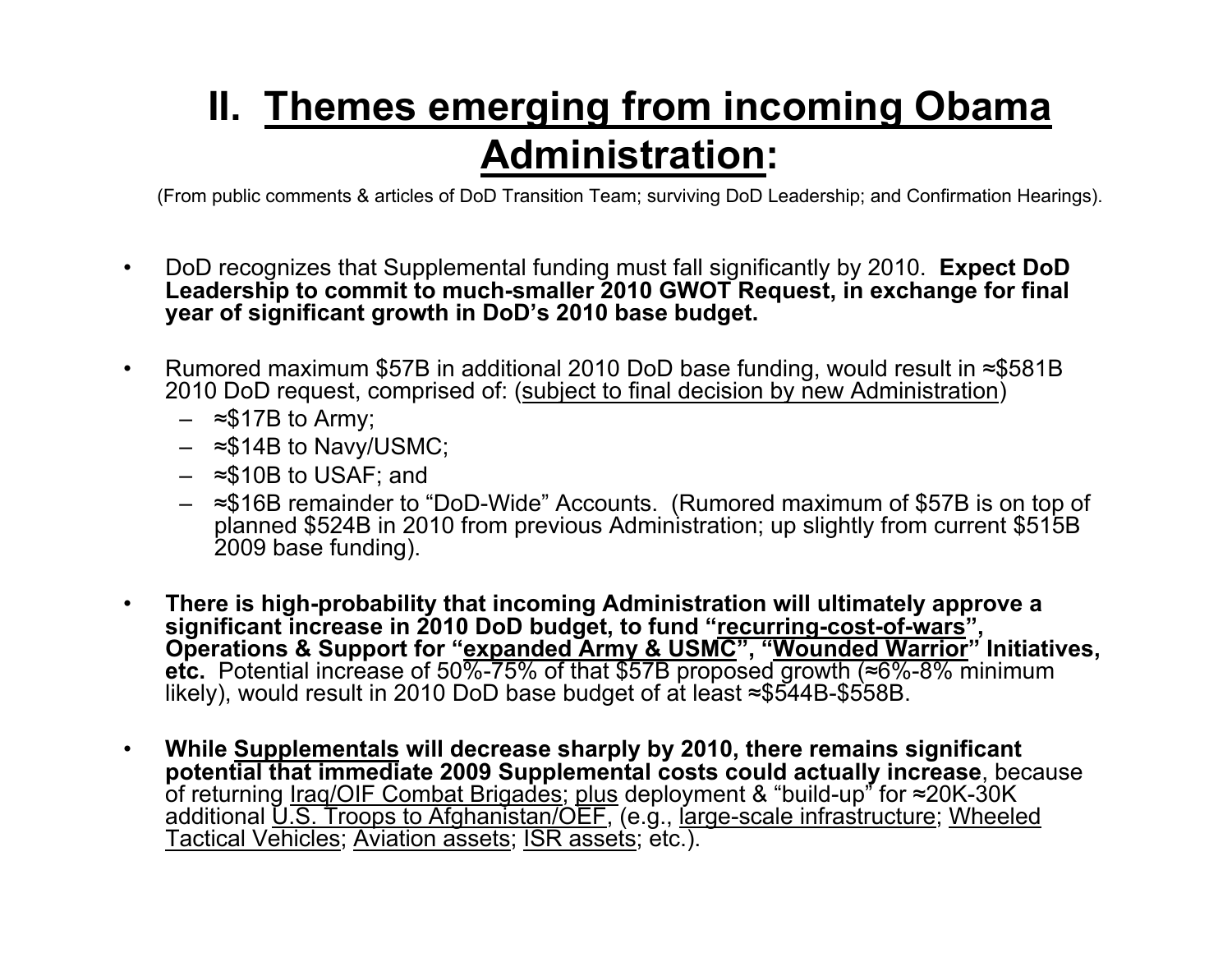- • "Mini-surge" in Afghanistan requires expansion of agricultural, infrastructure & economic aid as well. (Driven by mountainous-topography; lack of transportation infrastructure; severe poverty; massive illiteracy; lack of public communications infrastructure; "narco-terrorism"; lack of unbiased law enforcement & courts; and tribal perception of endemic corruption in National Government).
- •• While DoD is still committed to "two-nearly-simultaneous-Major-Regional-Conflicts", evolving Force Structure construct anticipates that only one of those conflicts will be a platform-intensive "Major Combat Operation", while the other conflict will be a "long-duration-Irregular-Warfare-Campaign". This distinction between "Capability" (to fight two near-simultaneous Major-Combat-Operations), versus "Capacity" (to provide rotational-forward-presence), has impact of:
	- For <u>Army,</u> "<u>Capacity</u>" requirement <u>drives end-strength,</u> with "must-pay-bills" for Operations & Support, which inherently-competes against Army Procurement.
	- –For Navy, this weakens requirement for "high-end" Surface Combatants; favoring Littoral Combat Ships, expansion of DDG-51/CG-47 fleet, and also Virginia-Class Submarines (NSSN) for covert ISR & Strike taskings.
	- –– For <u>USAF,</u> this increases both <u>Airlift</u> & <u>Aerial Refueling requirements</u>, while potentiallyreducing a portion of previous "high-end" <u>TACAIR</u> requirements, (due to reduction to only one-sustained "Major Combat Operation", against regional or near-peer competitor).
- • Recapitalization is also constrained by increasing "Affordability" limitations. New Administration is focused on:
	- "Cost Predictability";
	- –"Program Affordability";
	- –"Multi-Mission Platforms";
	- – Compressed-Development-Schedule for "Minimalist Platforms" ("75% solution in months", versus "99% solution in years/decades");
	- "Elimination of Duplicative Programs"; and
	- –- Pro-active development of Counter-Insurgency capabilities for "Hybrid & Complex" Warfare. (Potential for significant <u>OSD alteration of resource allocation</u> among respective Services).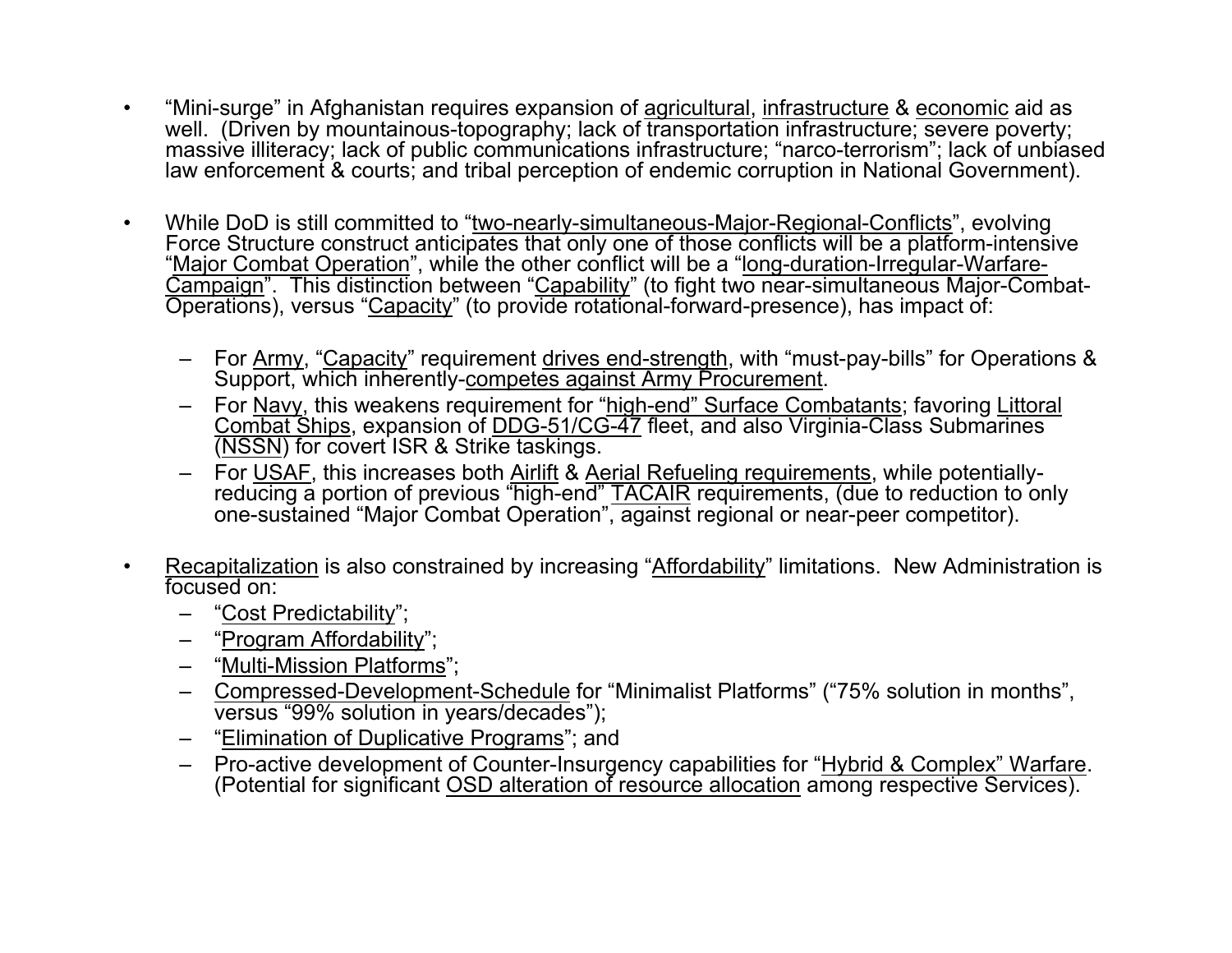### **III. Likely "Funding & Program Tradeoffs" among Military Services:**

#### **USAF:**

•

- President Obama, and DoD Transition Team, have previously-expressed public concern over USAF "shortfall" in both <u>Airlift</u> capacity, as well as increasingly-frail <u>Aerial Refueling</u> Fleet. Perception is that USAF has not fully-prioritized "critical-joint-enablers", particularly Airlift (C-17 & C-130J), Tankers (KC-X), and ISR Assets. **Expect USAF to prioritize expansion of C-130J production under another multiyear-procurement.**
- **Expect Congress to unilaterally "plus-up" additional C-17 orders in 2009 GWOT Supplemental. Incoming Administration could also seek to reincorporate C-17 production into 2011 base budget, through QDR.** (But <u>C-17</u> & <u>KC-X</u> would then be "zero-sum" competitors within USAF's "Airlift Procurement" Account, particularly if Congress mandates Tanker "Dual-Production").
- **Expect eventual USAF/OSD/Congressional compromise, to allow for F-22 production extension through ≈2010-2012.** (Mission requirement is genuinely-driven by need for survivability against proliferating "double-digit-SAM" threats. Fleet of 187 total F-22 only results in <sup>≈</sup>126-129 combat aircraft). Expect:
	- USAF to formally-concede requirement for 381 F-22 fleet.
	- •USAF to agree to accelerated F-35 CTOL orders in 2011-2013, for "affordability" & "balanced-fleet-mix".
	- **Primary issue will be whether OSD provides part-or-all, of <sup>≈</sup>\$3.1B Top-Line relief to fund F-22 production extension in 2010 base budget.**
	- **USAF, or Congress, could also seek "compromise" of <sup>≈</sup>\$2.5B for 16 additional F-22 orders in 2009 GWOT Request, (beyond 4 F-22 orders already expected in 2009 GWOT).** Precedent already exists of Navy funding for 16 "Super Hornet/Growler" orders in 2008 GWOT. (OSD is also expecting to request at least 9 additional Super Hornet/Growler orders in imminent 2009 GWOT).
	- As "worst-case" option in 2011, USAF could then "self-fund" F-22 production, through reduction of "overprogrammed" RDT&E, and specialty-platforms.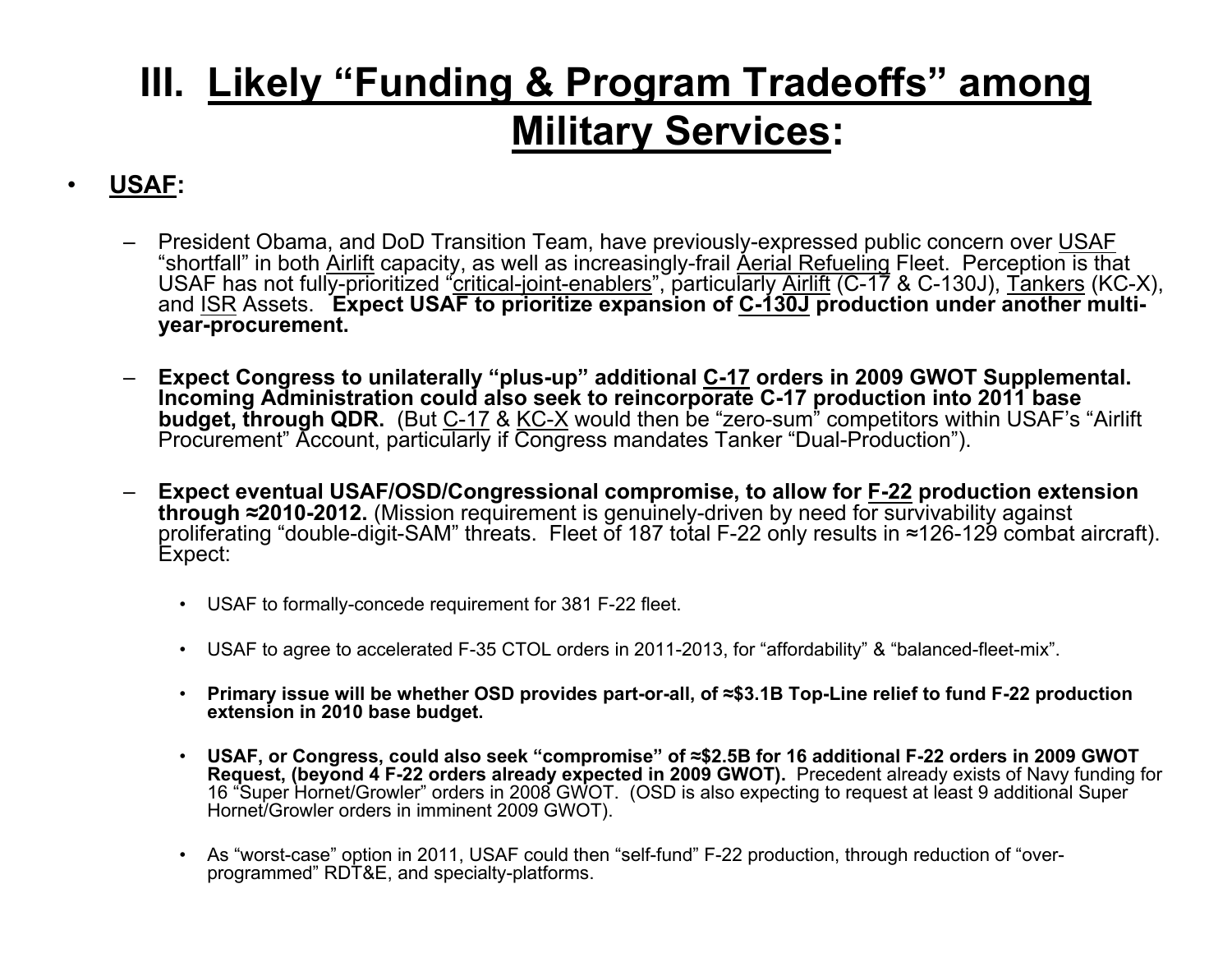#### **Navy:**

•

- Priority will likely be on "affordability" of Navy Ships (e.g., DDG-51, NSSN, LCS, LPD-17, T-AKE). New Administration's focus appears to be primarily on:
	- **Extension of LCS** for distributed near-shore counter-terrorism/piracy missions;
	- $\bullet$  **DDG-1000 Program is in great danger, from shift in Navy Leadership's prioritization of Mission, "acceptable-risk", and "affordability",** particularly if Navy can achieve 2 DDG-51/year, (given historic Congressional funding of ≈\$3.9B/year for 3 DDG-51 hulls).
	- **Expect Navy/OSD to seek "Ship-swap-agreement" with GD & NOC, to have one Shipyard produce all DDG-1000 orders,** with other Shipyard receiving additional DDG-51 orders, (to avoid duplicative cost of having both Shipyards capitalize & train workforce).
	- **Also expect Congress to encourage** (or possibly even unilaterally-fund & direct), **Navy to accelerate DDG-51 orders, to preserve Fleet's Surface Combatant quantities & Industrial Base.**
	- **Congress should also support additional "Sustaining Engineering" RDT&E funding, to cannibalize & preserve promising DDG-1000 Combat Subsystems** for CG(X), and "Open Architecture" competitions, to drive technical innovation among 2 viable CSI Integrators.
- **Likely slow-down in aggressive MMA/P-8A production "ramp-up" schedule.** (MMA is driven by strong Chinese "diesel-electric" submarine threat, but aggressive planned production ramp-up in 2010- 2012 remains overly-optimistic).
- **Congress is likely to extend F/A-18E/F & E/A-18G multi-year-procurement through ≈2012, to address part/all of Navy's 60-125 short-term aircraft "TACAIR Gap".**